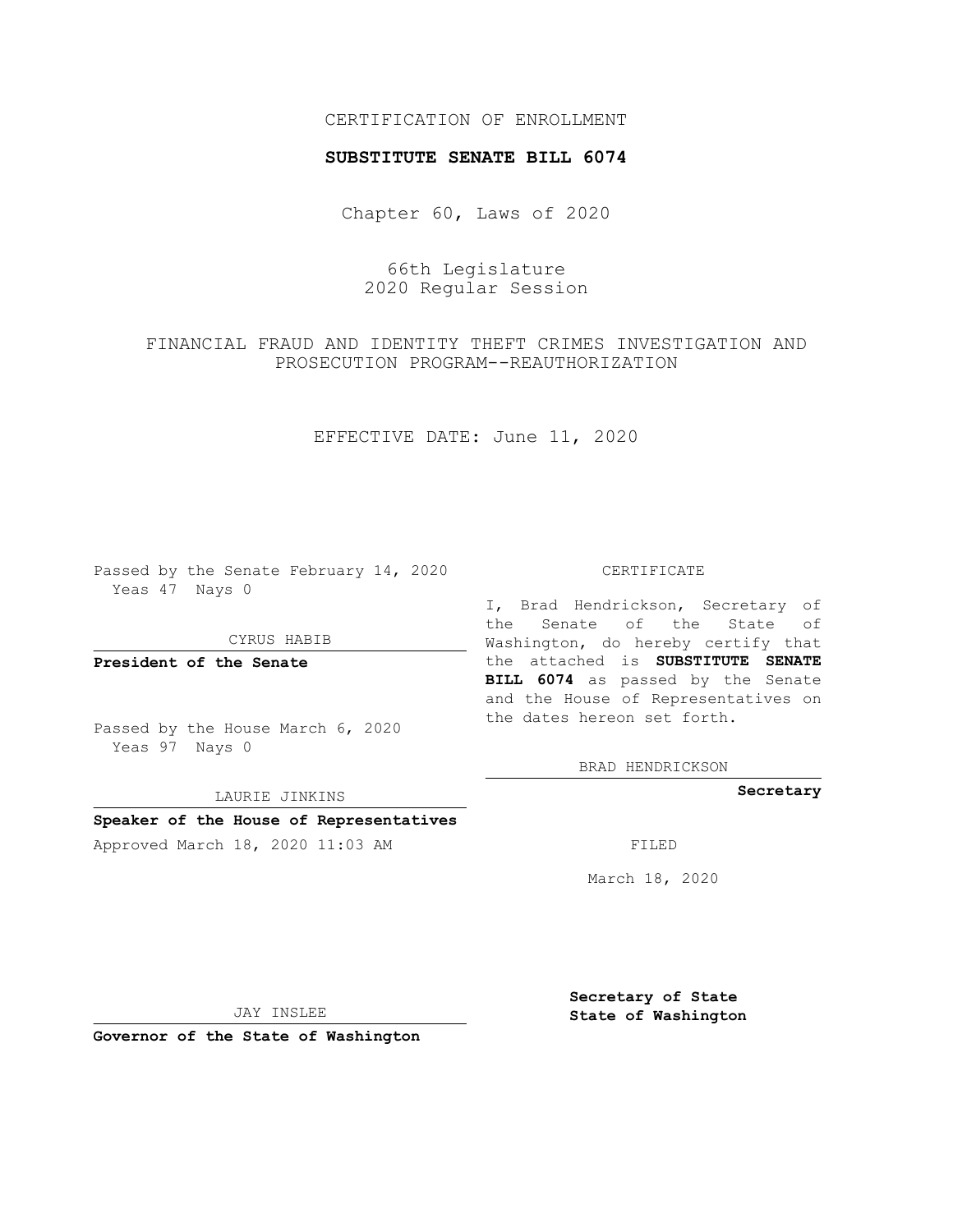## **SUBSTITUTE SENATE BILL 6074**

Passed Legislature - 2020 Regular Session

**State of Washington 66th Legislature 2020 Regular Session**

**By** Senate Law & Justice (originally sponsored by Senators Dhingra, Rivers, Padden, Mullet, Van De Wege, Randall, Salomon, Keiser, Conway, Pedersen, Kuderer, Das, and Stanford)

READ FIRST TIME 01/17/20.

 AN ACT Relating to reauthorizing and expanding the financial fraud and identity theft crimes investigation and prosecution program; amending RCW 43.330.300 and 62A.9A-525; repealing 2008 c 290 s 4, 2009 c 565 s 57, 2015 c 65 ss 3 and 4, and 2016 c 202 s 59 5 (uncodified); and providing an expiration date.

6 BE IT ENACTED BY THE LEGISLATURE OF THE STATE OF WASHINGTON:

7 **Sec. 1.** RCW 43.330.300 and 2015 c 65 s 1 are each amended to 8 read as follows:

9 (1) The financial fraud and identity theft crimes investigation 10 and prosecution program is created in the department of commerce. The 11 department shall:

12 (a) Appoint members of the financial fraud task forces created in 13 subsection (2) of this section;

14 (b) Administer the account created in subsection (3) of this 15 section; and

 (c) By December 31st of each year submit a report to the appropriate committees of the legislature and the governor regarding the progress of the program and task forces. The report must include information regarding the use of funds and funding needs to 20 facilitate a biennial review of the program's funding. The report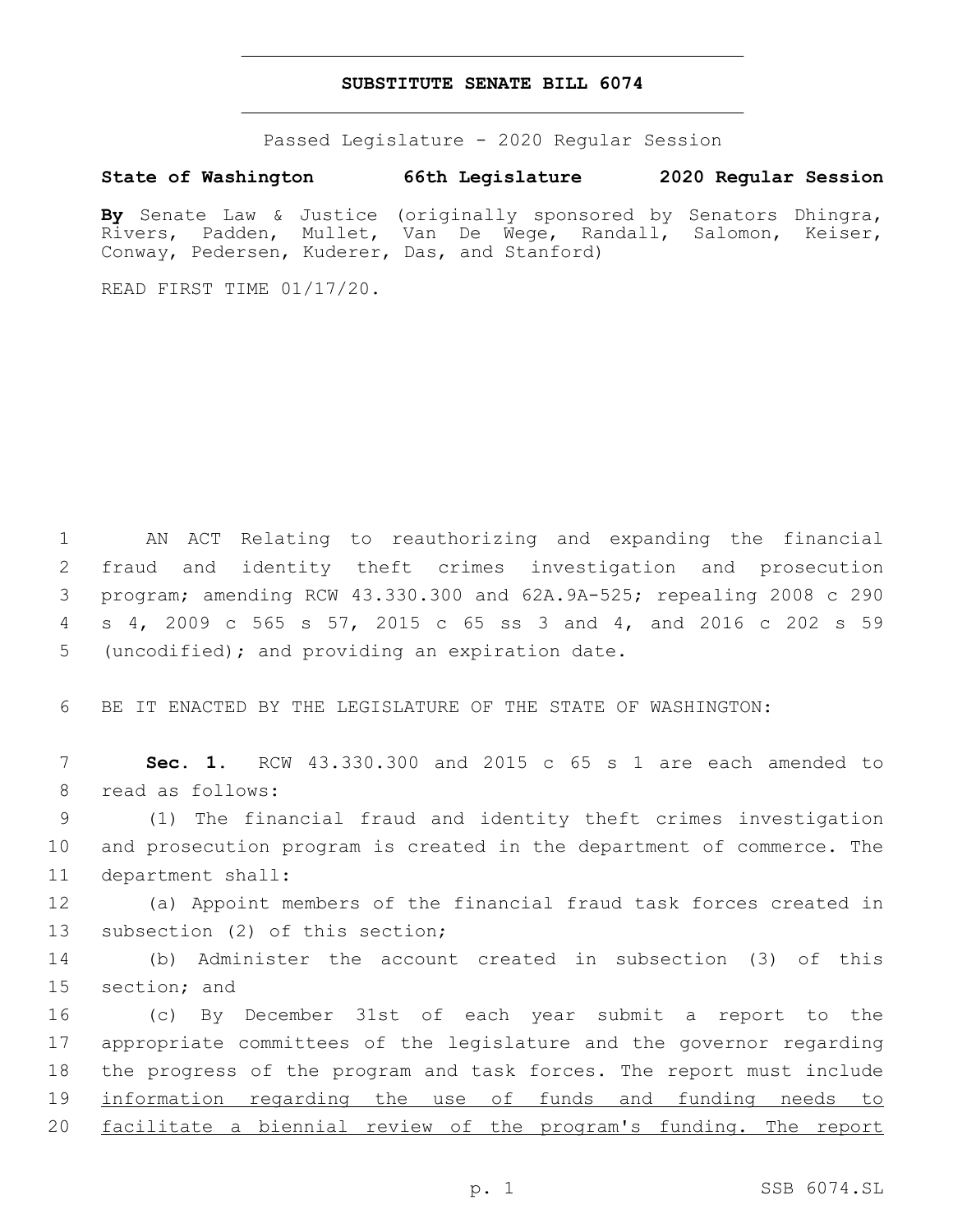must also include recommendations on changes to the program, 2 including expansion.

 (2)(a) The department shall establish two regional financial fraud and identity theft crime task forces that include a central Puget Sound task force that includes King, Pierce, and Snohomish counties, and a Spokane county task force. Each task force must be comprised of local law enforcement, county prosecutors, representatives of the office of the attorney general, financial institutions, and other state and local law enforcement.

 (b) The department shall appoint: (i) Representatives of local law enforcement from a list provided by the Washington association of sheriffs and police chiefs; (ii) representatives of county prosecutors from a list provided by the Washington association of prosecuting attorneys; and (iii) representatives of financial 15 institutions.

16 (c) Each task force shall:

 (i) Hold regular meetings to discuss emerging trends and threats 18 of local financial fraud and identity theft crimes;

(ii) Set priorities for the activities for the task force;

 (iii) Apply to the department for funding to (A) hire prosecutors and/or law enforcement personnel dedicated to investigating and prosecuting financial fraud and identity theft crimes; and (B) 23 acquire other needed resources to conduct the work of the task force;

(iv) Establish outcome-based performance measures; and

 (v) Twice annually report to the department regarding the 26 activities and performance of the task force.

 (3) The financial fraud and identity theft crimes investigation and prosecution account is created in the state treasury. Moneys in the account may be spent only after appropriation. Revenue to the account may include appropriations, revenues generated by the surcharge imposed in RCW 62A.9A-525, federal funds, and any other gifts or grants. Expenditures from the account may be used only to support the activities of the financial fraud and identity theft crime investigation and prosecution task forces and the program administrative expenses of the department, which may not exceed ten 36 percent of the amount appropriated.

 (4) For purposes of this section, "financial fraud and identity theft crimes" includes those that involve: Check fraud, chronic unlawful issuance of bank checks, embezzlement, credit/debit card 40 fraud, identity theft, forgery, counterfeit instruments such as

p. 2 SSB 6074.SL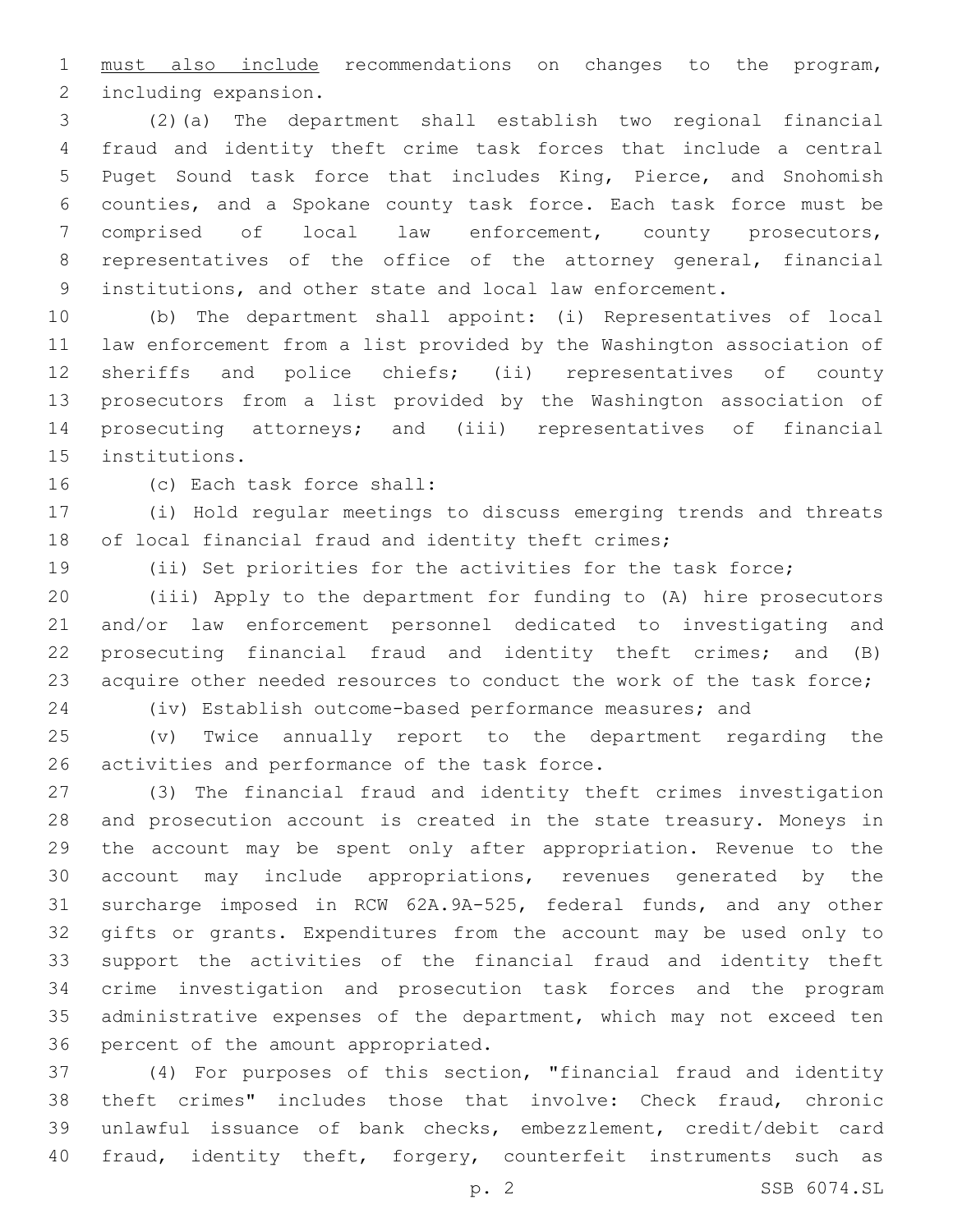checks or documents, organized counterfeit check rings, and organized

2 identification theft rings.

(5) This section expires July 1, 2030.

 **Sec. 2.** RCW 62A.9A-525 and 2015 c 65 s 2 are each amended to 5 read as follows:

 (a) **Filing with department of licensing.** Except as otherwise provided in subsection (b) or (e) of this section, the fee for filing and indexing a record under this part is the fee set by department of licensing rule pursuant to subsection (f) of this section. Without 10 limitation, different fees may be charged for:

 (1) A record that is communicated in writing and consists of one 12 or two pages;

 (2) A record that is communicated in writing and consists of more than two pages, which fee may be a multiple of the fee described in 15 (1) of this subsection; and

 (3) A record that is communicated by another medium authorized by department of licensing rule, which fee may be a fraction of the fee 18 described in (1) of this subsection.

 (b) **Filing with other filing offices.** Except as otherwise provided in subsection (e) of this section, the fee for filing and indexing a record under this part that is filed in a filing office described in RCW 62A.9A-501(a)(1) is the fee that would otherwise be applicable to the recording of a mortgage in that filing office, as 24 set forth in RCW 36.18.010.

 (c) **Number of names.** The number of names required to be indexed does not affect the amount of the fee in subsections (a) and (b) of 27 this section.

 (d) **Response to information request.** The fee for responding to a request for information from a filing office, including for issuing a certificate showing, or otherwise communicating, whether there is on file any financing statement naming a particular debtor, is the fee set by department of licensing rule pursuant to subsection (f) of this section; provided however, if the request is to a filing office described in RCW 62A.9A-501(a)(1) and that office charges a different fee, then that different fee shall apply instead. Without limitation, 36 different fees may be charged:

(1) If the request is communicated in writing;

 (2) If the request is communicated by another medium authorized 39 by filing-office rule; and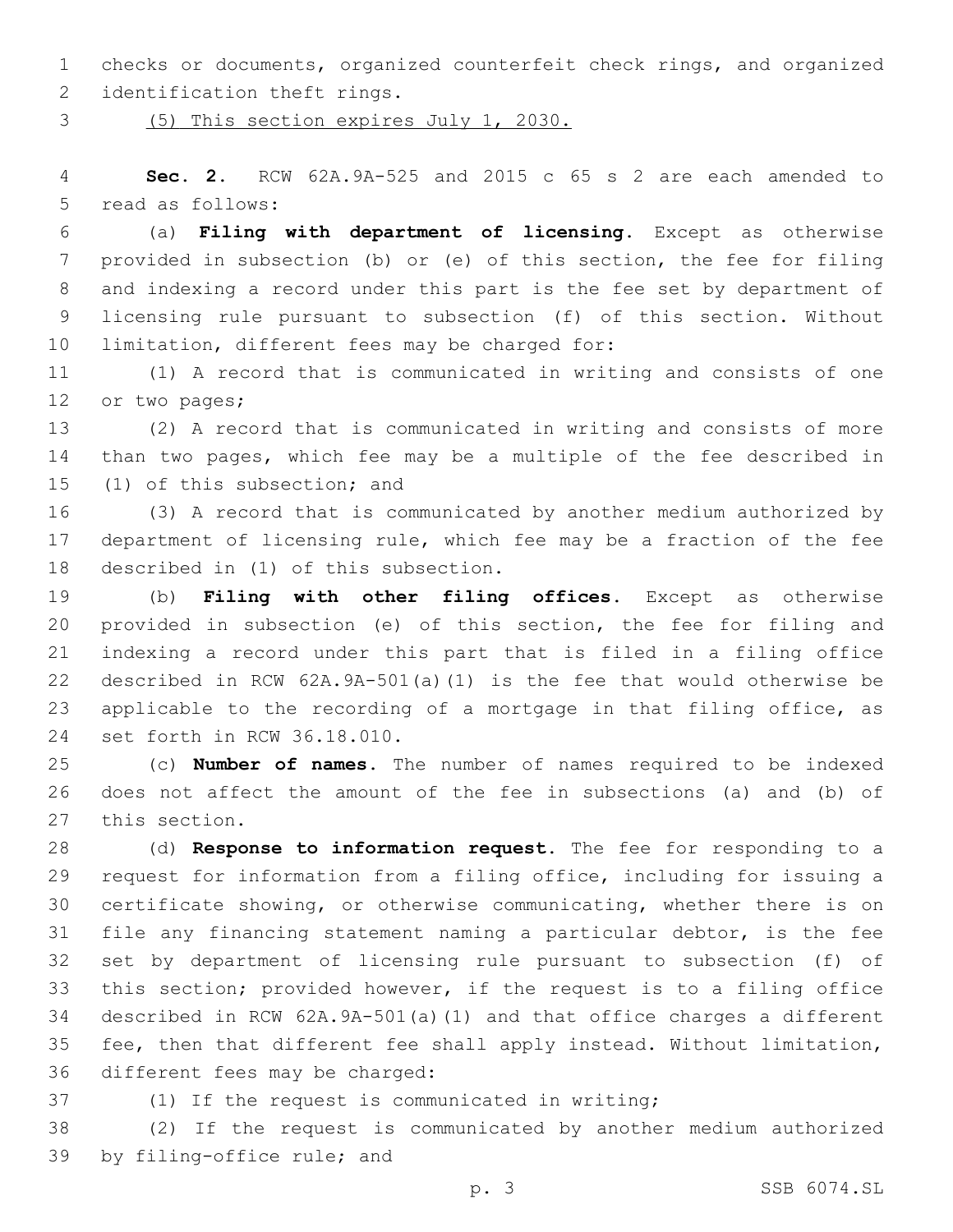- 
- (3) If the request is for expedited service.1

 (e) **Record of mortgage.** This section does not require a fee with respect to a record of a mortgage which is effective as a financing statement filed as a fixture filing or as a financing statement covering as-extracted collateral or timber to be cut under RCW 62A.9A-502(c). However, the recording and satisfaction fees that otherwise would be applicable to the record of the mortgage apply.

 (f) **Filing office rules.** (1) The department of licensing shall by rule set the fees called for in this section for filing with, and obtaining information from, the department of licensing. The director shall set fees at a sufficient level to defray the costs of administering the program. All receipts from fees collected under this title, except fees for services covered under RCW 62A.9A-501(a)(1), shall be deposited to the uniform commercial code fund in the state treasury. Moneys in the fund may be spent only after appropriation and may be used only to administer the uniform 17 commercial code program.

18 (2) ( $(\pm n)$ ) Until July 1, 2030, in addition to fees on filings authorized under this section, the department of licensing shall 20 impose a surcharge of  $((\text{ten}))$  fifteen dollars per filing for paper 21 filings and a surcharge of  $((\text{ten}))$  fifteen dollars per filing for electronic filings. The department shall deposit the proceeds from these surcharges in the financial fraud and identity theft crimes investigation and prosecution account created in RCW 43.330.300.

 (g) **Transition.** This section continues the fee-setting authority conferred on the department of licensing by former RCW 62A.9-409 and nothing herein shall invalidate fees set by the department of licensing under the authority of former RCW 62A.9-409.

 NEW SECTION. **Sec. 3.** The following acts or parts of acts are each repealed:

- 31 (1) 2008 c 290 s 4 (uncodified);
- 32 (2) 2009 c 565 s 57 (uncodified);
- (3) 2015 c 65 s 3 (uncodified);33
- 34 (4) 2015 c 65 s 4 (uncodified); and
- (5) 2016 c 202 s 59 (uncodified).35

Passed by the Senate February 14, 2020. Passed by the House March 6, 2020. Approved by the Governor March 18, 2020.